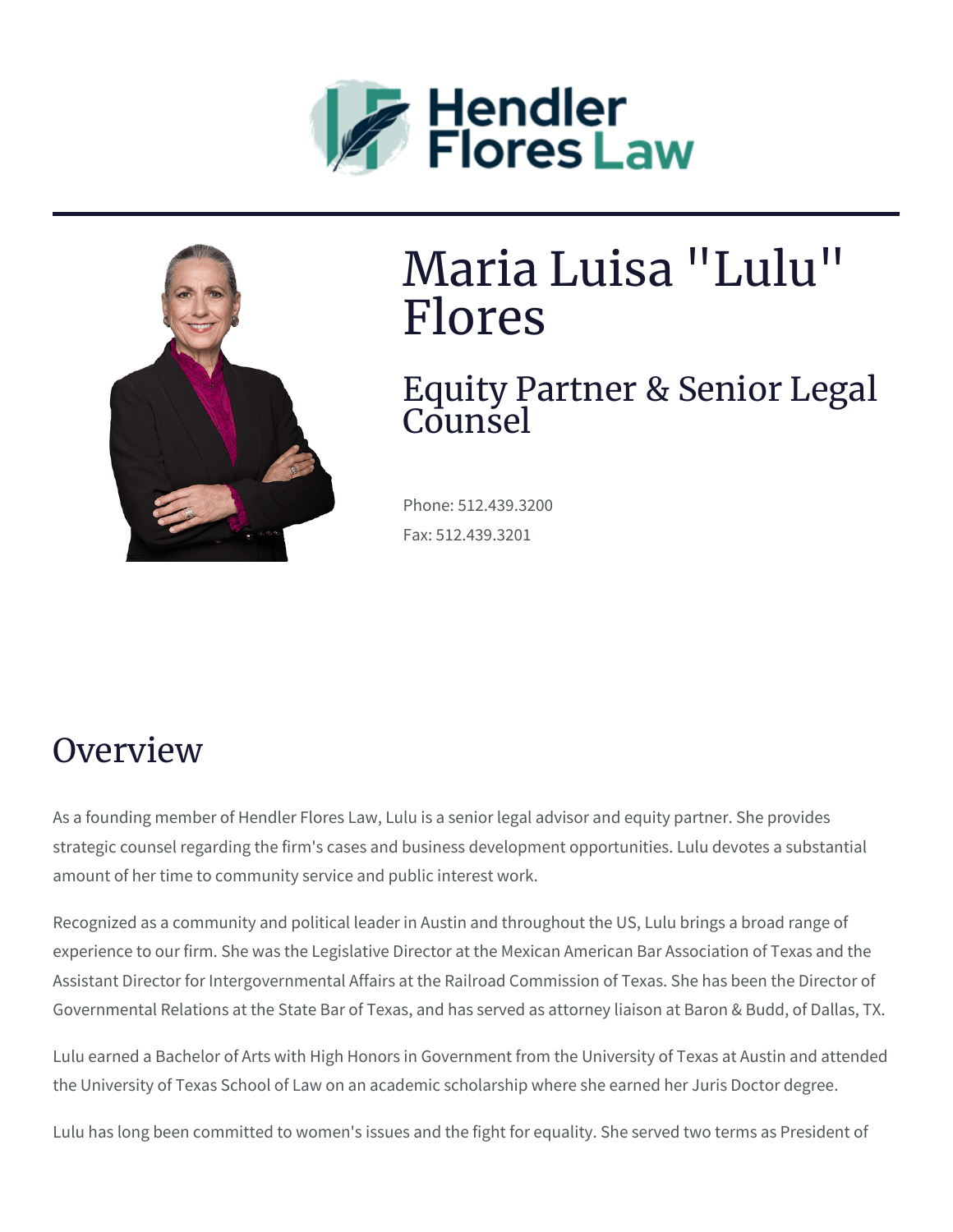the National Women's Political Caucus, only the second Texan to hold that office, the first being the legendary Sissy Farenthold.

While attending law school she worked for the first Hispanic woman ever elected to the Texas House of Representatives and helped draft the state's first domestic violence legislation. She demonstrates her ongoing commitment to these causes through her active service on volunteer boards; including 7 years with the local chapter of Planned Parenthood, 3 years with the Battered Women's Center, and several years with the Texas Advocacy Project, where she served as Chair.

In 2010, the Hispanic National Bar Association recognized Lulu as the National Latina Lawyer of the Year. That same year, IMAGEN named her the National Latina Advocate of the Year.

An active member of the Bar, she is also a past President of the Austin Hispanic Bar Association and former President of the Mexican American Bar Association of Texas. She is a Life Fellow of the Texas Bar Foundation.

She resides in Austin, Texas with her husband and law partner, Scott Hendler.

# Affiliations

Leadership & Advocacy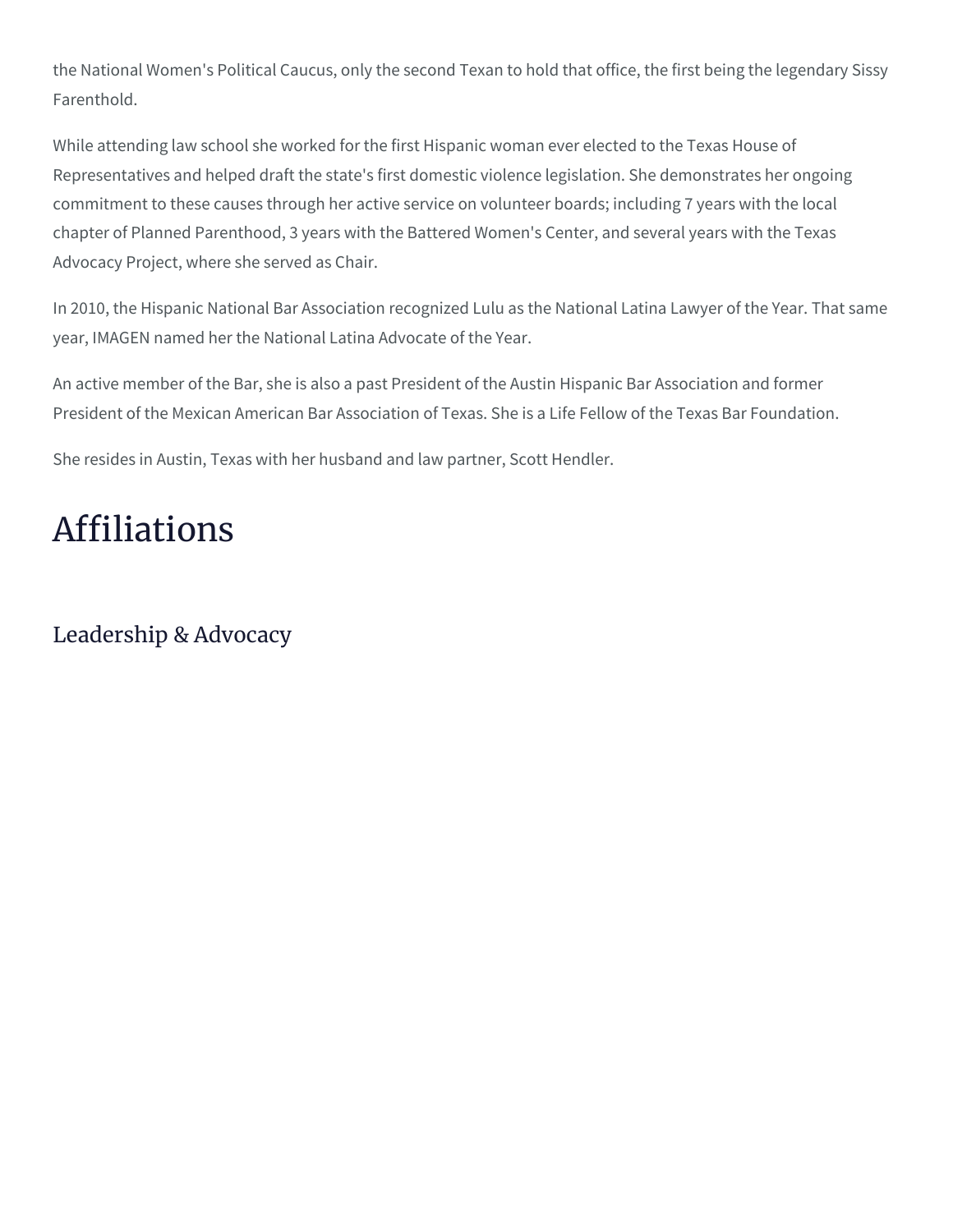- Former Legislative Director at the Mexican American Bar Association of Texas
- Past Assistant Director for Intergovernmental Affairs at the Railroad Commission of Texas
- Former of Governmental Relations at the State Bar of Texas
- Former attorney liaison at Baron & Budd, of Dallas, TX for a transnational mass tort case
- National Women's Political Caucus: Past President (two 2-year terms); Board of Directors (20 years); current member of Political Planning Committee
- Texas House of Representatives, worked for first Hispanic woman elected to Texas Legislature, helping to draft and enact the state's first domestic violence legislation
- University of Texas Center for Women and Gender Studies, Community Advisory Board member
- University of Texas Center for Women and Gender Studies' NEW Leadership Texas Program to help college women develop leadership and political skills, Faculty in Residence
- Planned Parenthood, Board member (seven years)
- Battered Women's Center, Board member (three years)
- Women's Advocacy Project (now Texas Advocacy Project), Board member (ten years, four years as Chair)

#### Texas Bar member:

- State Bar of Texas Hispanic Issues Section, current member and past Chair
- Hispanic Bar Association of Austin, past President
- Hispanic Bar Association of Austin Charitable Foundation, Board Member
- Mexican American Bar Association of Texas, past State President
- Texas Bar Foundation, Life Fellow
- Austin Bar Association
- Travis County Women Lawyers Association
- Travis County Women Lawyers Foundation, Fellow and former Chair

### **Honors**

- Travis County Democratic Party, Trio of Stars Award (2015), for dedicated service to the Democratic Party and candidates
- Hispanic Bar Association of Austin, President's Award (2014), for outstanding service to the community
- UT Chicano/Hispanic Law Student Association, Spirit of Community Award (2013)
- City of Austin Commission on Women, Inductee, Austin Women's Hall of Fame (2013)